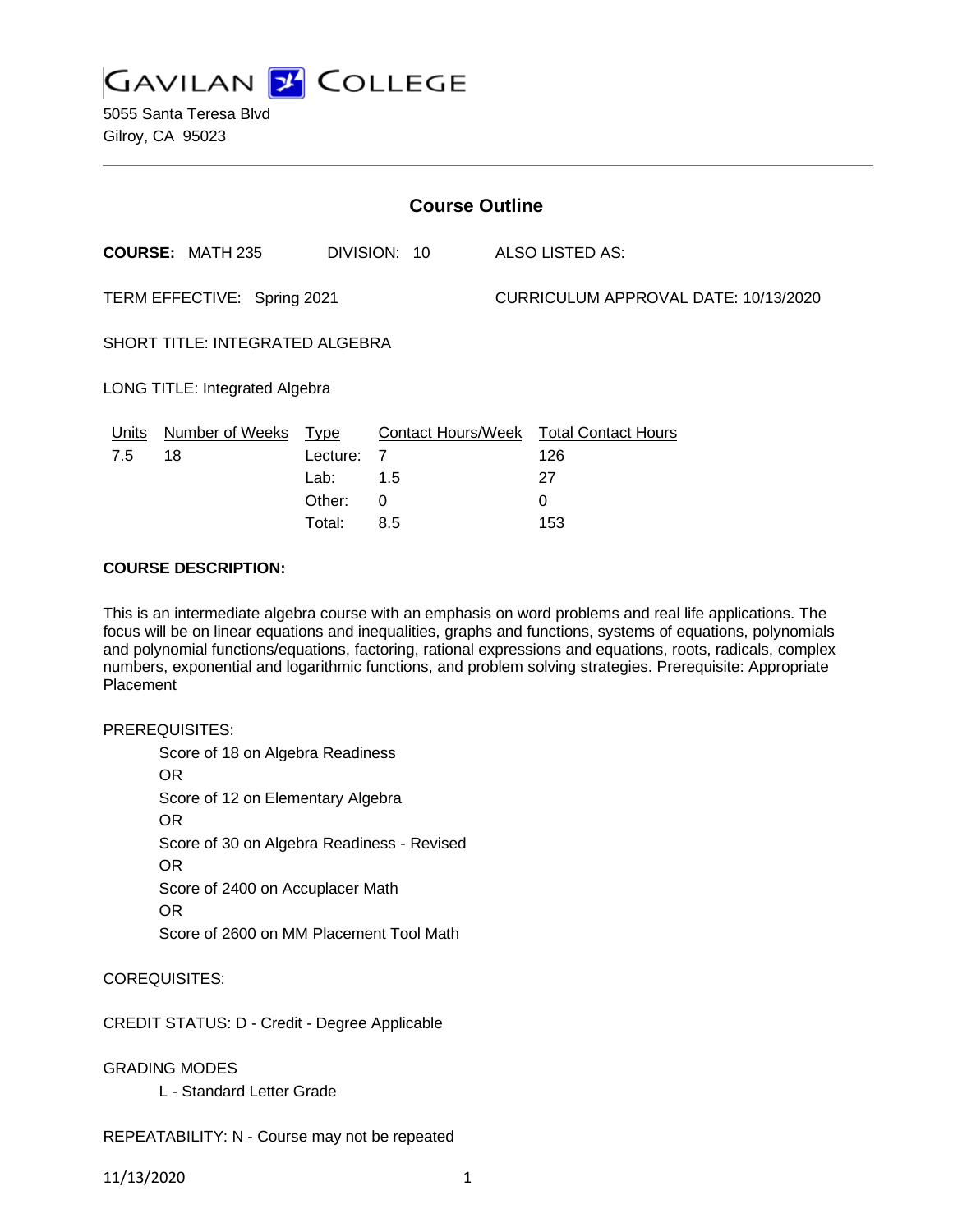SCHEDULE TYPES:

- 02 Lecture and/or discussion
- 03 Lecture/Laboratory
- 04 Laboratory/Studio/Activity
- 04B Laboratory LEH 0.75
- 05 Hybrid
- 71 Dist. Ed Internet Simultaneous
- 72 Dist. Ed Internet Delayed
- 73 Dist. Ed Internet Delayed LAB
- 73B Dist. Ed Internet LAB-LEH 0.75

## **STUDENT LEARNING OUTCOMES:**

1. Simplify and evaluate algebraic expressions. Solve linear equations and inequalities in one variable. Evaluate and solve formulas.

Measure of assessment: Homework, quizzes, exams. Year assessed, or planned year of assessment: 2018

Semester: Spring

2. Analyze, set up and solve quadratic, exponential, logarithmic, and rational equations.

Measure of assessment: Quizzes, exams, projects and/or homework Year assessed, or planned year of assessment: 2018

Semester: Spring

3. Analyze and solve problems involving applications of linear, quadratic, exponential, logarithmic, and rational functions.

Measure of assessment: Quizzes, exams, projects and/or homework

4. Graph linear, quadratic, logarithmic, and exponential functions and be able to utilize the graphs in problem solving.

Measure of assessment: Quizzes, exams, projects and/or homework Year assessed, or planned year of assessment: 2018 Semester: Spring

5. Simplify radicals, perform operations with radicals. Analyze and solve radical equations. Measure of assessment: Quizzes, exams, projects and/or homework

6. Demonstrate proficiency with a scientific calculator. Measure of assessment: Quizzes, group work

7. Analyze and translate verbal expressions into algebraic expressions. Use symbolic language to name algebraic structures.

Measure of assessment: Quizzes, exams, projects and/or homework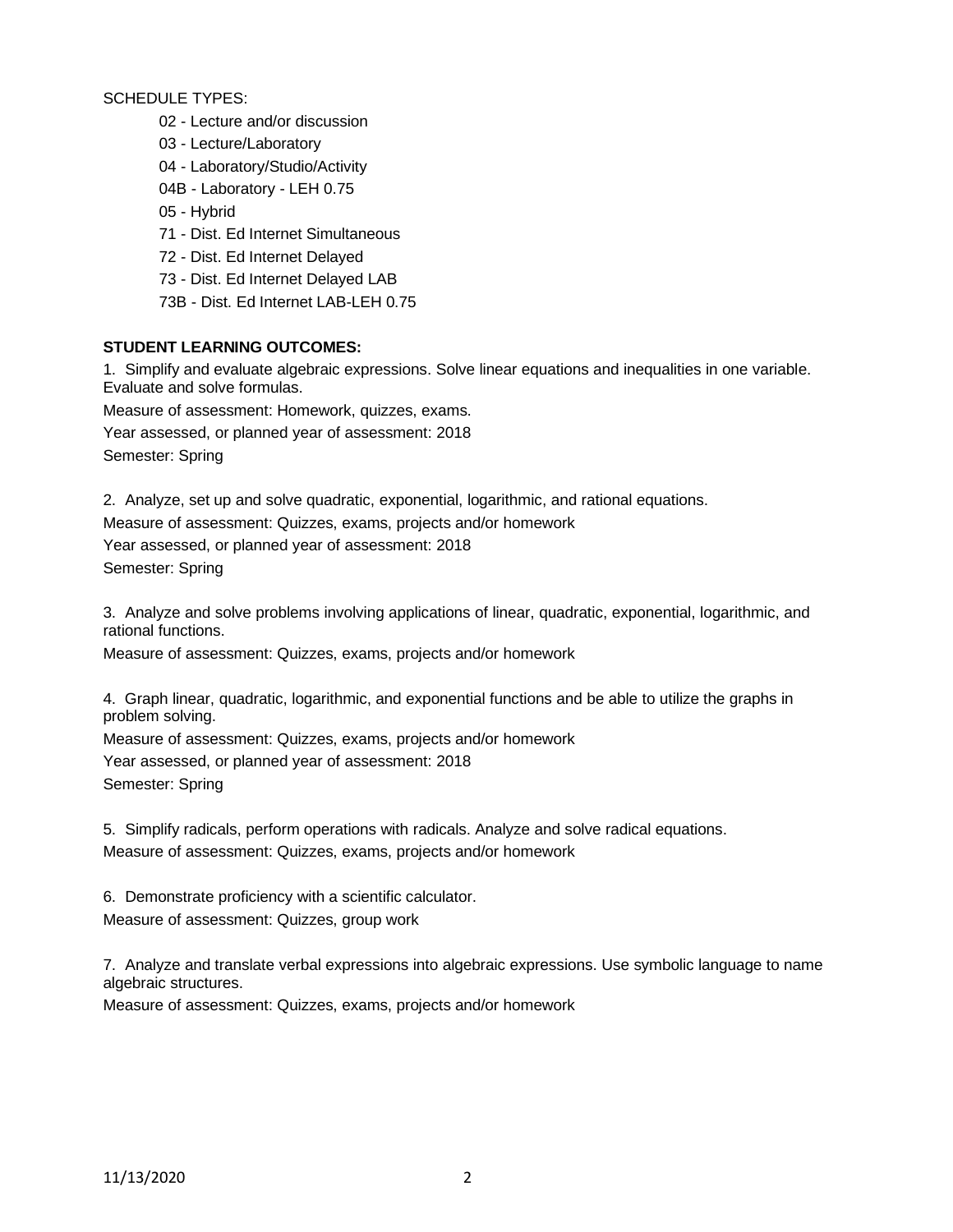# **CONTENT, STUDENT PERFORMANCE OBJECTIVES, OUT-OF-CLASS ASSIGNMENTS**

Curriculum Approval Date: 10/13/2020 **DE MODIFICATION ONLY**

## 10 Hours

Content: Operations with fractions, order of operations, properties and operations with real numbers, simplifying expressions, solving

linear equations. Sets and basic concepts of theory of sets.

Student Performance Objectives (SPO): Students will be able to evaluate numerical and algebraic expressions using the Order of operations,

solve linear equations, determine the intersections and unions of sets.

Out-of-Class Assignments: Homework assignment: operations with real numbers and fractions, evaluation of algebraic expressions,

solving linear equations, practice handouts on theory of sets.

15 Hours

Content: Translating verbal expressions into algebraic. Solving formulas, linear inequalities, absolute value equations and

inequalities, compound inequalities; problem solving strategies, involving linear equations and inequalities. Applications of linear equations/ inequalities (word problems)

#### Student Performance

Objectives (SPO): Students will be able to solve linear inequalities,

graph the solution on the number line and express the solution in interval notation, solve absolute value equations and

inequalities and word problems involving linear and absolute value equations.

Out-of-Class Assignments: Homework assignment: interval notation practice handouts, solving and graphing linear

inequalities.

15 Hours

Content: Cartesian coordinate system, distance and midpoint formulas. Solving linear equations in two variables. Reading the graphs and graphing linear equations in two

variables. Finding the slope of the line. Slopes of vertical, horizontal, parallel and perpendicular lines. Solving application problems.

Student Performance Objectives (SPO): Students will be able to solve and graph linear equations in two variables, find the distance between two points, identify the slope and intercepts, solve slope related application problems

Out-of-Class Assignments: Homework assignment: solving and graphing linear equations in two variables, determining the slopes of the lines.

Project: identifying and working with the linear models.

15 Hours

Content: Slope-intercept equation of a line, point - slope equation of a line, applications, relations and functions, compositions of functions, inverse functions.

Student Performance Objectives (SPO): Student will

be able to find the equation of a line given slope and y-intercept, point and slope, two points, graph of the line or any other information about the line. Solve application problems. Find the

domain and the range of the relation. Perform the operations with the functions. Find the composition of the functions. Identify and compare inverse functions.

Out-of-Class Assignments: Homework Assignment: determining the equation of the line, analyzing functions, finding the domains, ranges, and compositions of two functions.

5 hours

Content: Graphing linear inequalities, graphing non-linear relations.

Student Performance Objectives (SPO): Students will be able to graph linear inequalities in two variables and non linear relations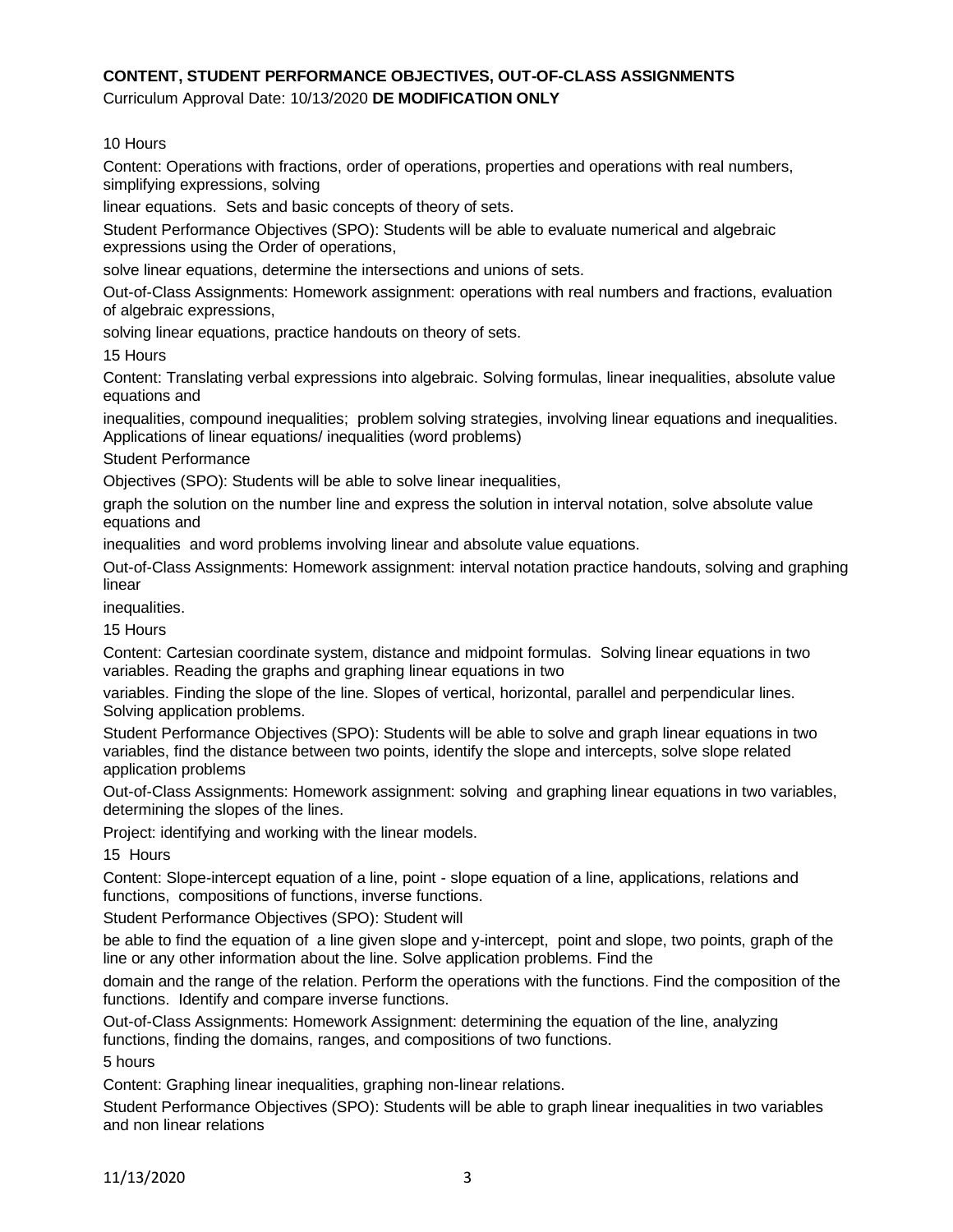Out-of-Class Assignments: Homework Assignment: graphing linear inequalities.

15 Hours

Content: Solving systems of linear equations in two and three variables. Problem solving strategies involving linear functions and systems of equations. Number,

Geometric, Uniform Motion, Investment and Mixture Applications.

Student Performance Objectives (SPO): Students will be able to solve 2x2 and 3x3 systems of equations using substitution and

elimination by addition; solve application problems involving systems of equations,

Out-of-Class Assignments: Homework Assignment: solving systems of equations.

10 Hours

Content: Utilize the quotient, product, and power rules for exponents. Negative and Zero exponents. Write numbers in scientific notation and perform operations using a scientific calculator. Introduction to polynomials. Degree of the term and polynomial, like terms.

Student Performance Objectives (SPO): Students will be able to apply the rules for exponents, convert from scientific notation to standard notation and

vice versa, use a scientific calculator to perform operations with numbers written in scientific notation, determine the degree of the algebraic term. identify like terms.

Out-of-Class Assignments: Homework Assignment: applying the rules of exponents towards simplifying exponential expressions.

10 Hours

Content: Addition, subtraction, multiplication and division of polynomials . Special Products.

Student Performance Objectives (SPO): Students will be able to perform operations with polynomials, determine the degree of the polynomial and apply special products towards multiplication

of polynomials.

Out-of-Class Assignments: Homework Assignment: completing operations with polynomials, special products practice handout.

20 Hours

Content: Factoring polynomials. Factoring the Special Products, trinomials, and factoring by grouping. Solving polynomial equations by factoring; problem solving strategies involving polynomial functions and equations.

Student Performance Objectives (SPO): Students will be able to factor any polynomial, recognize and name the structure of the polynomial, identify prime polynomials, solve polynomial equations and application problems involving polynomials.

Out-of-Class Assignments: Homework Assignment: factoring polynomials, solving polynomial equations and applications.

18 Hours

Content: Rational Exponents. Evaluate roots and add, subtract, multiply, and simplify radicals. Dividing radicals and rationalizing the denominators with radicals. Introduction to complex numbers. Adding, subtracting, and dividing complex numbers. Solving radical and exponential equations.

Student Performance Objectives (SPO): Students will be able to apply exponential rules for simplifying expressions with rational exponents; add and

subtract radical expressions and solve radical equations. Students will be able to identify, analyze and complete all the operations with complex numbers.

Out-of-Class Assignments: Homework assignment: product, quotient, and power rules applied to rational exponents, simplifying radicals, completing operations with radicals and solving radical equations.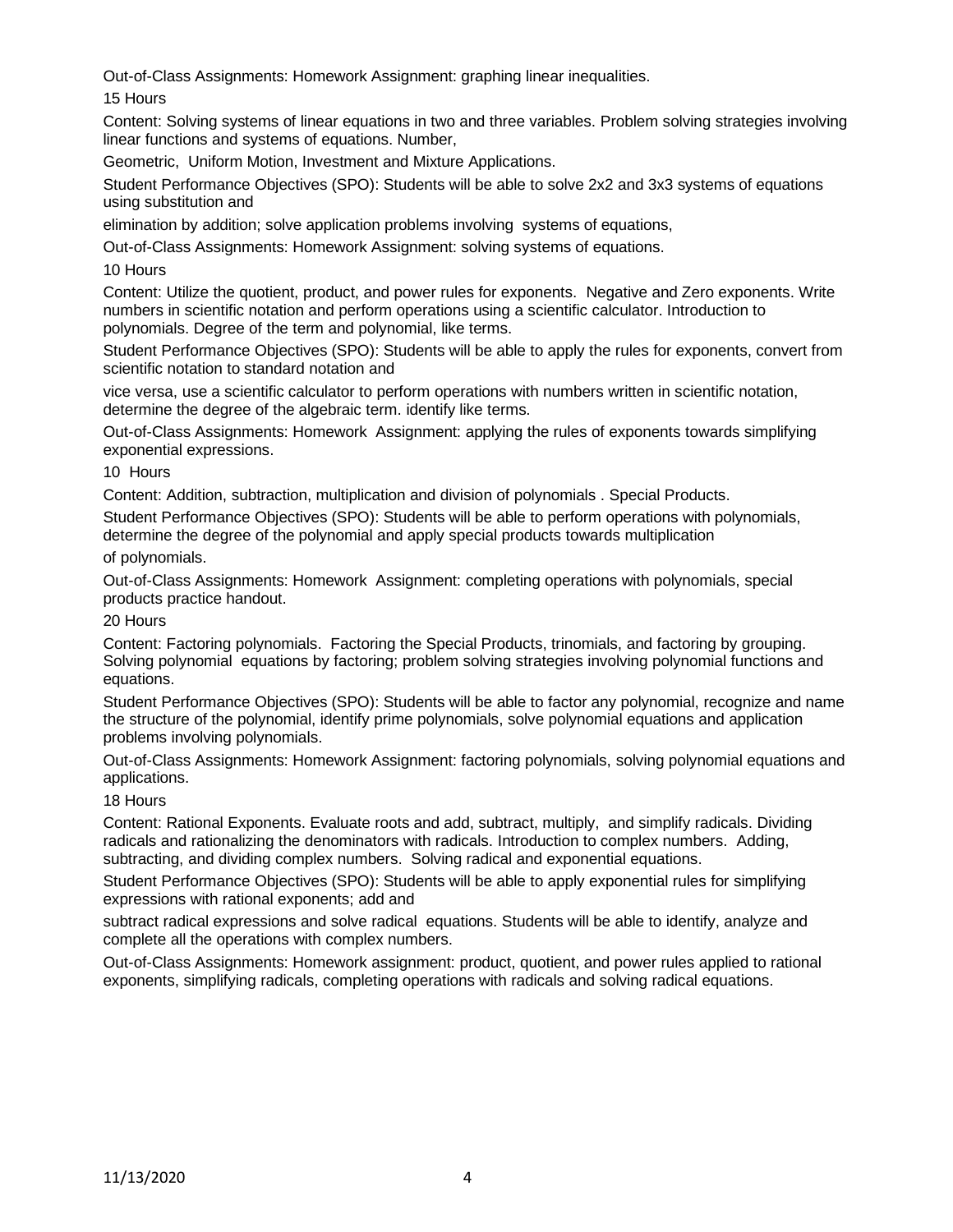## 17 Hours

Content: Review of composite and inverse functions, graphing exponential and logarithmic functions. Properties of logs. Solving logarithmic and exponential equations and real-life problems involving logarithmic and exponential functions.

Student Performance Objectives (SPO): Students will be able to identify and analyze inverse functions, find the composition of two functions, graph inverse

functions, including logarithmic and exponential functions, use properties of logs to simplify expressions with logarithms. Students will be able to solve logarithmic and exponential equations and

solve relevant application problems including population growth, decay, and finance problems.

Out-of-Class Assignments: Homework Assignment: converting log expressions into exponential and viceversa, solving log equations, log properties practice handouts.

15 Hours

Content: Solving quadratic equations by completing the square and by quadratic formula, applications, graphing quadratic

functions, standard form of the quadratic functions, applications involving polynomial functions, rational and quadratic inequalities.

Student Performance Objectives (SPO): Students will be able to solve a quadratic equations by completing the square and using the quadratic formula, solve application problems involving quadratic functions, rewrite quadratic function in the standard form and graph parabolas.

Out-of-Class Assignments: Homework assignment: practice in completing the square, solving quadratic equations by completing the square, quadratic formula, graphing parabolas.

13 Hours

Content: Review for the Final Exam.

Student Performance Objectives (SPO): Students will be able to review and re-learn the basic concepts covered during the semester including graphing and

solving linear, quadratic, radical and rational equations, factoring polynomials, analyzing and completing operations with functions, and utilizing log properties to solve log equations.

Out-of-Class Assignments: Practice Final Exam handouts.

2 Hours

Final Exam

## **METHODS OF INSTRUCTION:**

Lecture, discussion, group work.

## OUT OF CLASS ASSIGNMENTS:

Required Outside Hours: 160

Assignment Description: Regularly assigned homework that requires students to analyze and study pertinent text material, solved examples and lecture notes.

Required Outside Hours: 160

Assignment Description: Regularly assigned homework that requires students to apply the principles and skills covered in class by solving related problems.

## **METHODS OF EVALUATION:**

Problem-solving assignments Percent of total grade: 20.00 % Homework, quizzes, projects. Objective examinations Percent of total grade: 80.00 % In-class written exams.